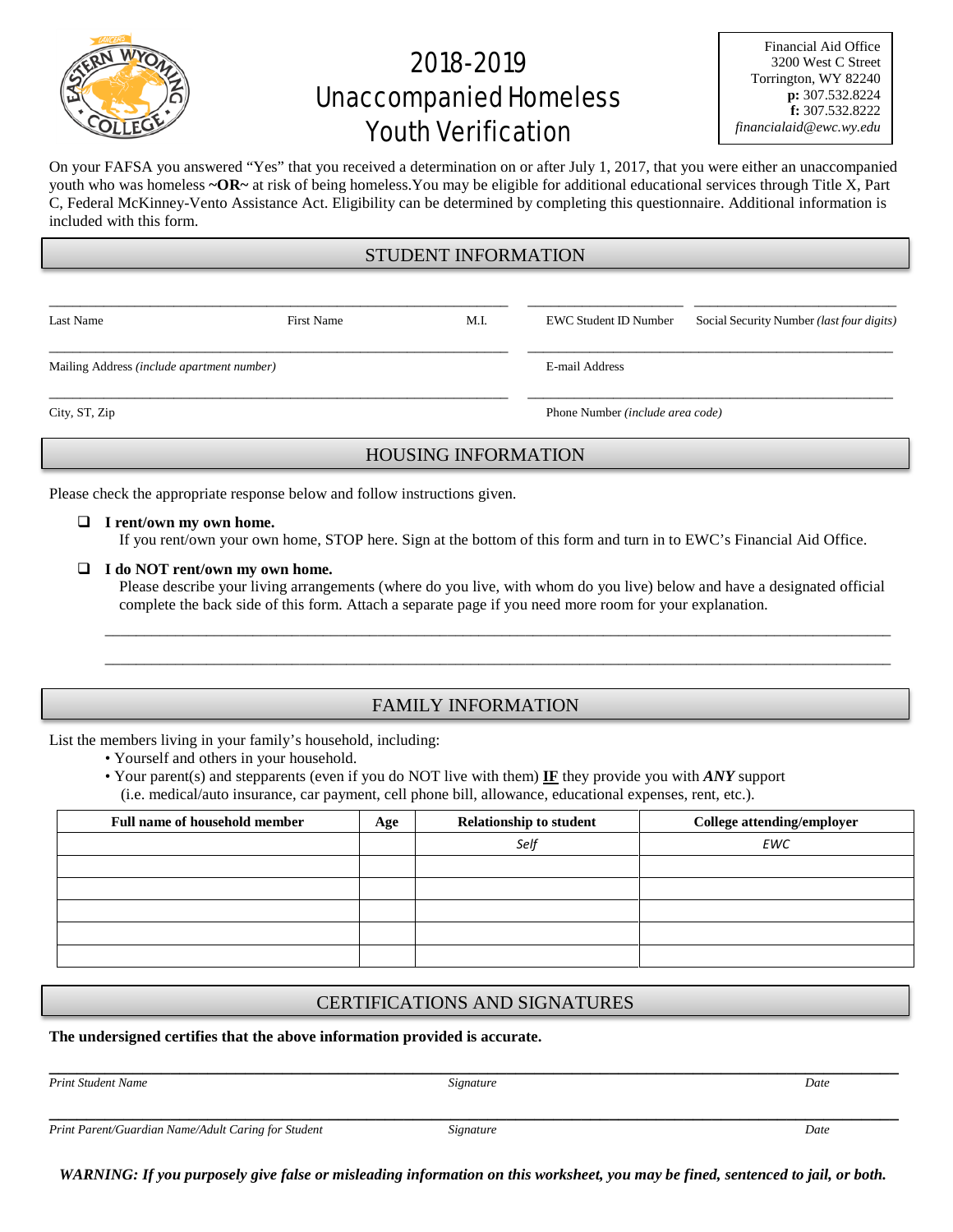## 2018-2019 Unaccompanied Homeless Youth Verification

*For the Purposes of Federal Financial Aid*

## **This form is to be completed by a designated official**

I am providing this letter of verification as a (check one):

A McKinney-Vento School District Liaison

 $\Box$  A director or designee of a HUD-funded shelter *(shelter name)*:

 $\Box$  A director or designee of a RHYA-funded shelter *(shelter name)*:

This letter is to confirm that \_\_\_\_\_\_\_\_\_\_\_\_\_\_\_\_\_\_\_\_\_\_\_\_\_\_\_\_\_\_\_\_\_\_\_\_\_\_\_\_\_\_\_\_\_\_\_\_\_\_was: *Print student name*

- **an unaccompanied homeless youth after July 1, 2017.** *After July 1, 2017, the student listed above was living in a homeless situation, as defined by Section 725 of the McKinney-Vento Act, and was not in the physical custody of a parent or guardian.*
- **an unaccompanied, self-supporting youth at risk of homelessness after July 1, 2017.** *After July 1, 2017, the student listed above was not in the physical custody of a parent or guardian, provides for his/her own living expenses entirely on his/her own, and is at risk of losing his/her housing.*

As per the College Cost Reduction and Access Act (Public Law 110-84), I am authorized to verify this student's living situation. No further verification by the Financial Aid Administrator is necessary. Should you have additional questions or need more information about this student, please contact me at the number listed below.

| <b>Authorized Signature</b> | Date             |
|-----------------------------|------------------|
| Print Name                  | Telephone Number |
| Title                       |                  |
| Agency                      |                  |

## **Return completed form to:**

**Eastern Wyoming College** Financial Aid Office 3200 West C Street Torrington, WY 82240 (307) 532-8224 or 1-866-327-8996 Ext 8224 Fax: (307) 532-8222

**Financial Aid Office Use Only \_\_\_Approved \_\_\_Denied \_\_\_Requested Additional Information: \_\_\_\_\_\_\_\_\_\_\_\_\_\_\_\_\_\_\_\_\_\_\_\_\_\_\_\_\_\_\_\_\_\_\_\_\_\_\_\_\_\_\_\_\_\_\_\_\_\_\_\_\_\_\_\_ \_\_\_\_\_\_\_\_\_\_\_\_\_\_\_\_\_\_\_\_\_\_\_\_\_\_\_\_\_\_\_\_\_\_\_\_\_\_\_\_\_\_\_\_\_\_\_\_\_\_\_\_\_\_\_\_\_\_\_\_\_\_\_\_\_\_\_\_\_\_\_\_\_\_\_\_\_\_\_\_\_\_\_\_\_\_\_\_\_\_ EWC Financial Aid Staff Name Title Signature Date**